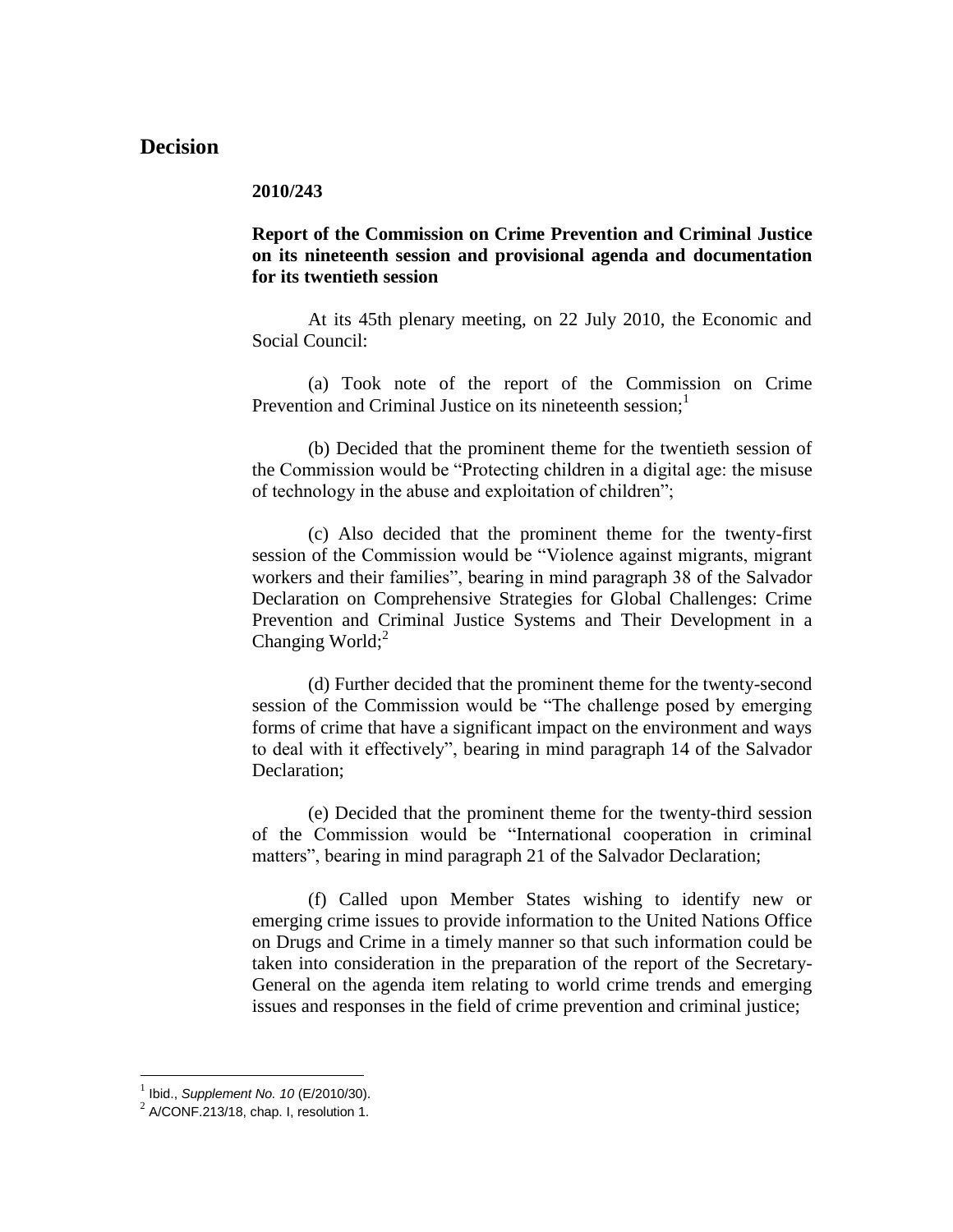(g) Decided that the Commission, at its next intersessional meeting, should consider ways of improving its working methods, including with regard to the submission and consideration of draft resolutions and decisions;

(h) Approved the provisional agenda and documentation for the twentieth session of the Commission as set out below:

## **Provisional agenda and documentation for the twentieth session of the Commission on Crime Prevention and Criminal Justice**

1. Election of officers.

2. Adoption of the agenda and other organizational matters.

#### *Documentation*

Provisional agenda and annotations

3. Strategic management, budgetary and administrative questions:

(a) Work of the working group on improving the governance and financial situation of the United Nations Office on Drugs and Crime;

(b) Directives on policy and budgetary issues for the United Nations Crime Prevention and Criminal Justice Programme.

#### *Documentation*

Report of the Executive Director on the activities of the United Nations Office on Drugs and Crime

Report of the Secretary-General on the development and implementation of the regional programmes of the United Nations Office on Drugs and Crime

Note by the Secretariat on the work of the working group on improving the governance and financial situation of the United Nations Office on Drugs and Crime

Report of the Executive Director on the realignment of the Division for Treaty Affairs and the Division for Operations of the United Nations Office on Drugs and Crime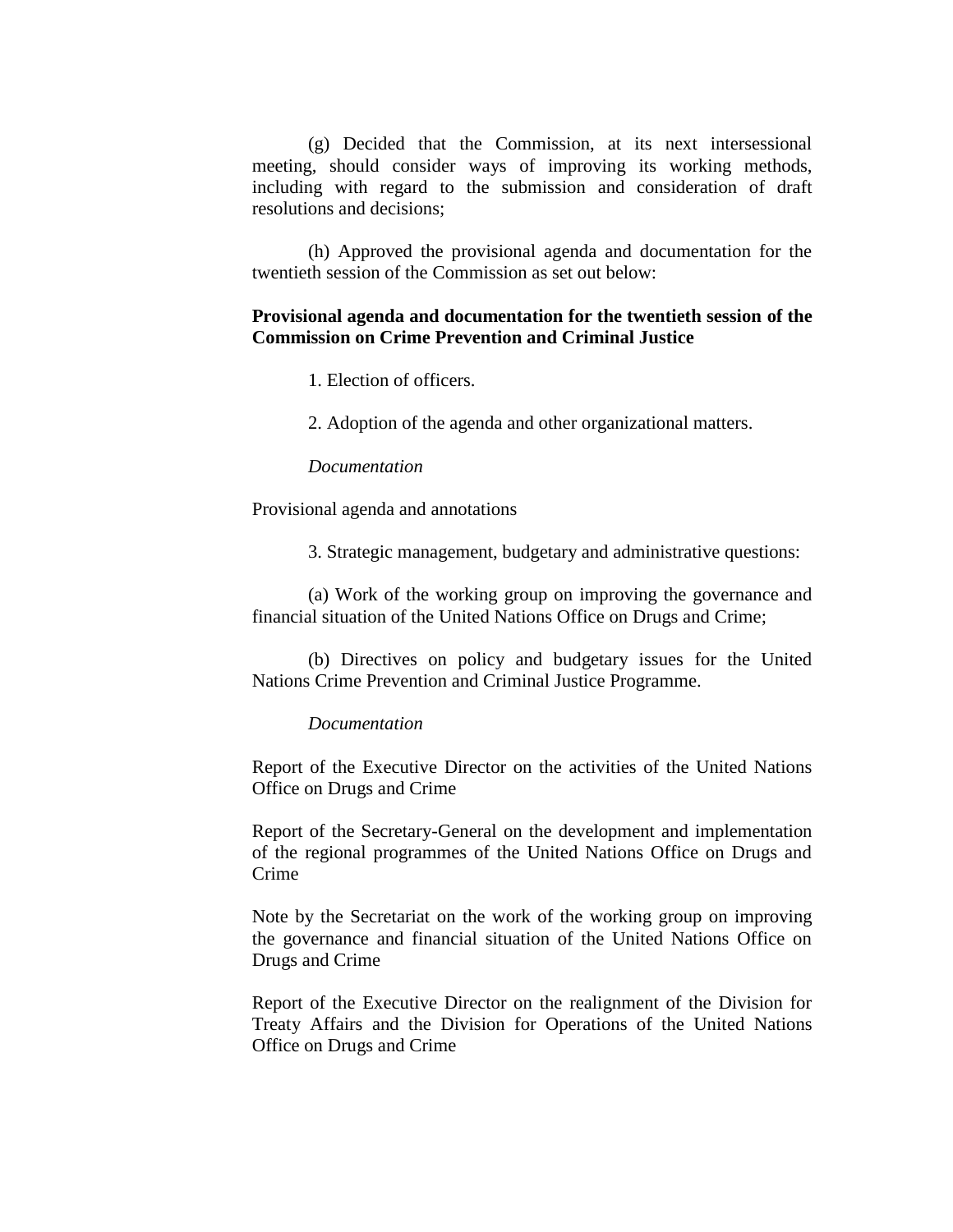Note by the Secretary-General transmitting the report of the Board of Trustees of the United Nations Interregional Crime and Justice Research Institute

4. Thematic discussion on the theme "Protecting children in a digital age: the misuse of technology in the abuse and exploitation of children".

#### *Documentation*

Note by the Secretariat

5. Integration and coordination of efforts by the United Nations Office on Drugs and Crime and by Member States in the field of crime prevention and criminal justice:

(a) Ratification and implementation of the United Nations Convention against Transnational Organized Crime and the Protocols thereto;

(b) Ratification and implementation of the United Nations Convention against Corruption;

(c) Ratification and implementation of the international instruments to prevent and combat terrorism;

(d) Other crime prevention and criminal justice matters;

(e) Other activities in support of the work of the United Nations Office on Drugs and Crime, in particular activities of the United Nations Crime Prevention and Criminal Justice Programme network, nongovernmental organizations and other bodies.

#### *Documentation*

Report of the Secretary-General on international cooperation in combating transnational organized crime and corruption

Report of the Secretary-General on assistance in implementing the universal conventions and protocols related to terrorism

Report of the Secretary-General on the activities of the institutes of the United Nations Crime Prevention and Criminal Justice Programme network

Report of the Secretary-General on strengthening the rule of law through improved integrity and capacity of prosecution services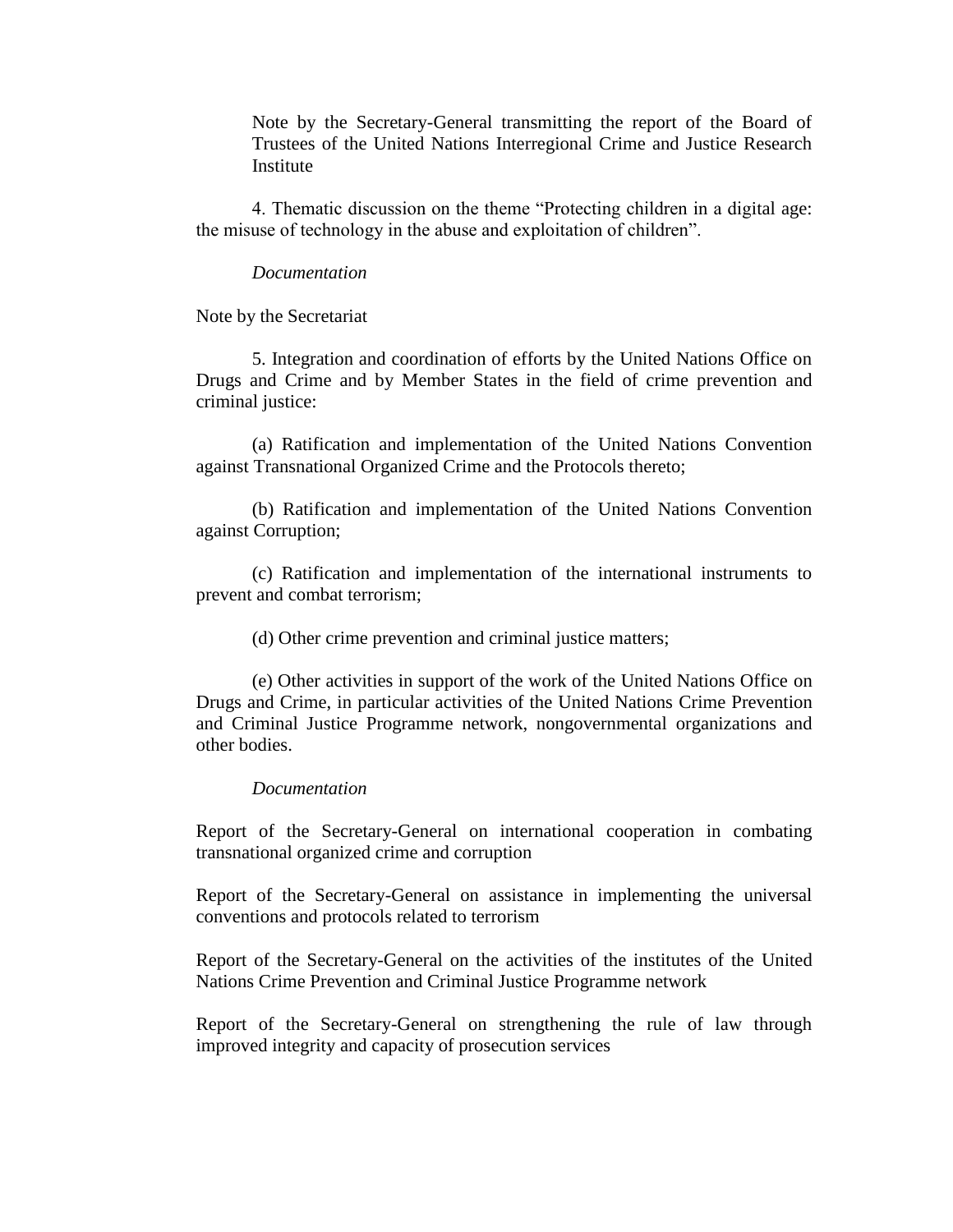6. World crime trends and emerging issues and responses in the field of crime prevention and criminal justice.

### *Documentation*

Report of the Executive Director on the activities of the United Nations Office on Drugs and Crime

Report of the Secretary-General on international cooperation in the prevention, investigation, prosecution and punishment of economic fraud and identity-related crime

Report of the Secretary-General on improving the collection, reporting and analysis of data to enhance knowledge of trends in specific areas of crime

Note by the Secretariat on the activities of the expert group on civilian private security services

### Note by the Secretariat (*as required*)

7. Follow-up to the Twelfth United Nations Congress on Crime Prevention and Criminal Justice and preparations for the Thirteenth United Nations Congress on Crime Prevention and Criminal Justice.

### *Documentation*

Report of the Secretary-General (*as required*)

8. Use and application of United Nations standards and norms in crime prevention and criminal justice.

### *Documentation*

Report of the Secretary-General on United Nations standards and norms in crime prevention and criminal justice

Report of the Secretary-General on national and international efforts in the area of child justice reform, in particular through improved coordination in technical assistance